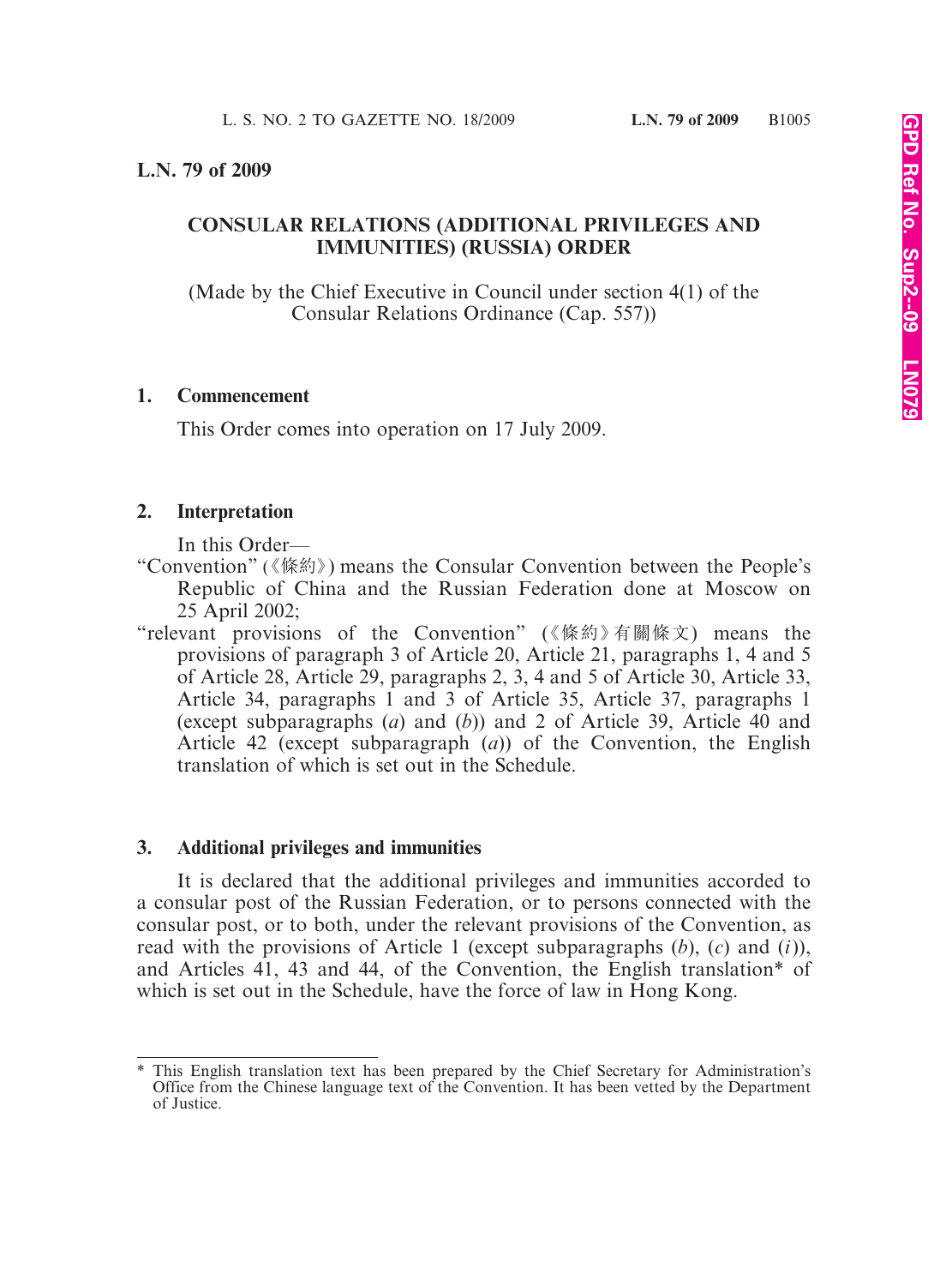#### SCHEDULE [ss. 2 & 3]

### PROVISIONS OF THE CONVENTION REFERRED TO IN THIS ORDER

### **CHAPTER I**

### **DEFINITIONS**

#### Article 1

#### **Definitions**

For the purposes of the present Convention, the following expressions shall have the meanings hereunder assigned to them:

(*a*) "consular post" means any consulate-general, consulate, viceconsulate or consular agency;

..........

(*d* ) "consular officer" means any person, including the head of the consular post, who is charged by the sending State with the exercise of consular functions;

(*e*) "member of the administrative and technical staff of the consular post" means any person who performs administrative or technical services at the consular post;

 $(f)$  "member of the service staff of the consular post" means any person who performs domestic service at the consular post;

(*g*) "members of the consular post" means consular officers, members of the administrative and technical staff of the consular post and members of the service staff of the consular post;

(*h*) "family members" means the spouse, minor children and parents who live in the same household with and are dependent on a member of the consular post;

( *j*) "consular premises" means buildings or parts of buildings and the land ancillary thereto, irrespective of ownership, used exclusively for the purposes of the consular post;

..........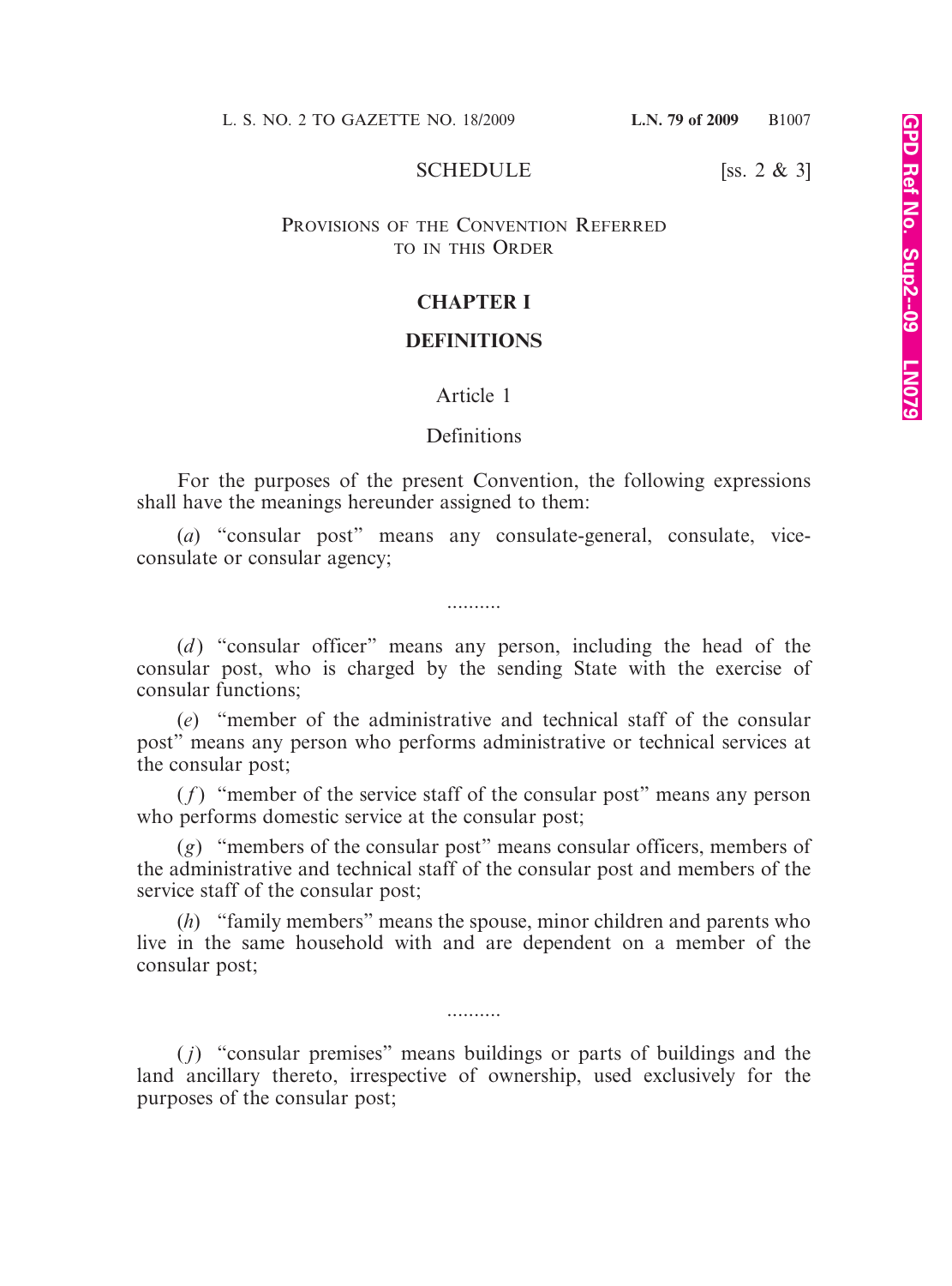(*k*) "consular archives" means all the papers, documents, correspondence, books, films, audio tapes, video tapes, electronic data carriers and registers of the consular post, together with the ciphers and codes, the card-indices and any article of furniture intended for their protection or safe-keeping;

(*l*) "national of the sending State" means any natural person having the nationality of the sending State, and, when applicable, also means any juridical person of the sending State;

(*m*) "vessel of the sending State" means any vessel registered in the sending State pursuant to its law and sailing under the flag of the sending State, excluding military vessels;

(*n*) "aircraft of the sending State" means any aircraft registered in the sending State and bearing that State's registration marks, excluding military aircraft.

### **CHAPTER III**

## **CONSULAR FUNCTIONS**

#### Article 20

#### Assistance to wrecked vessels of the sending State

3. If a wrecked vessel of the sending State or its equipment or cargo is found on shore, in the coastal area or within the inland waters of the receiving State, or is brought into a port of the receiving State and neither the master nor the owner of the vessel, nor any representative of the vessel company or any agent of its insurance company is present or is in a position to take measures for the preservation or disposal of the property, the competent authorities of the receiving State shall inform the consular post as promptly as possible. A consular officer may, on behalf of the owner of the vessel of the sending State, take measures for the protection and disposal of the wrecked vessel and its property.

#### Article 21

#### Aircraft of the sending State

The provisions of Articles 18, 19 and 20 of this Convention shall apply to aircraft of the sending State provided that such application does not contravene the provisions of bilateral agreements in force or of multilateral agreements to which the Contracting Parties are parties.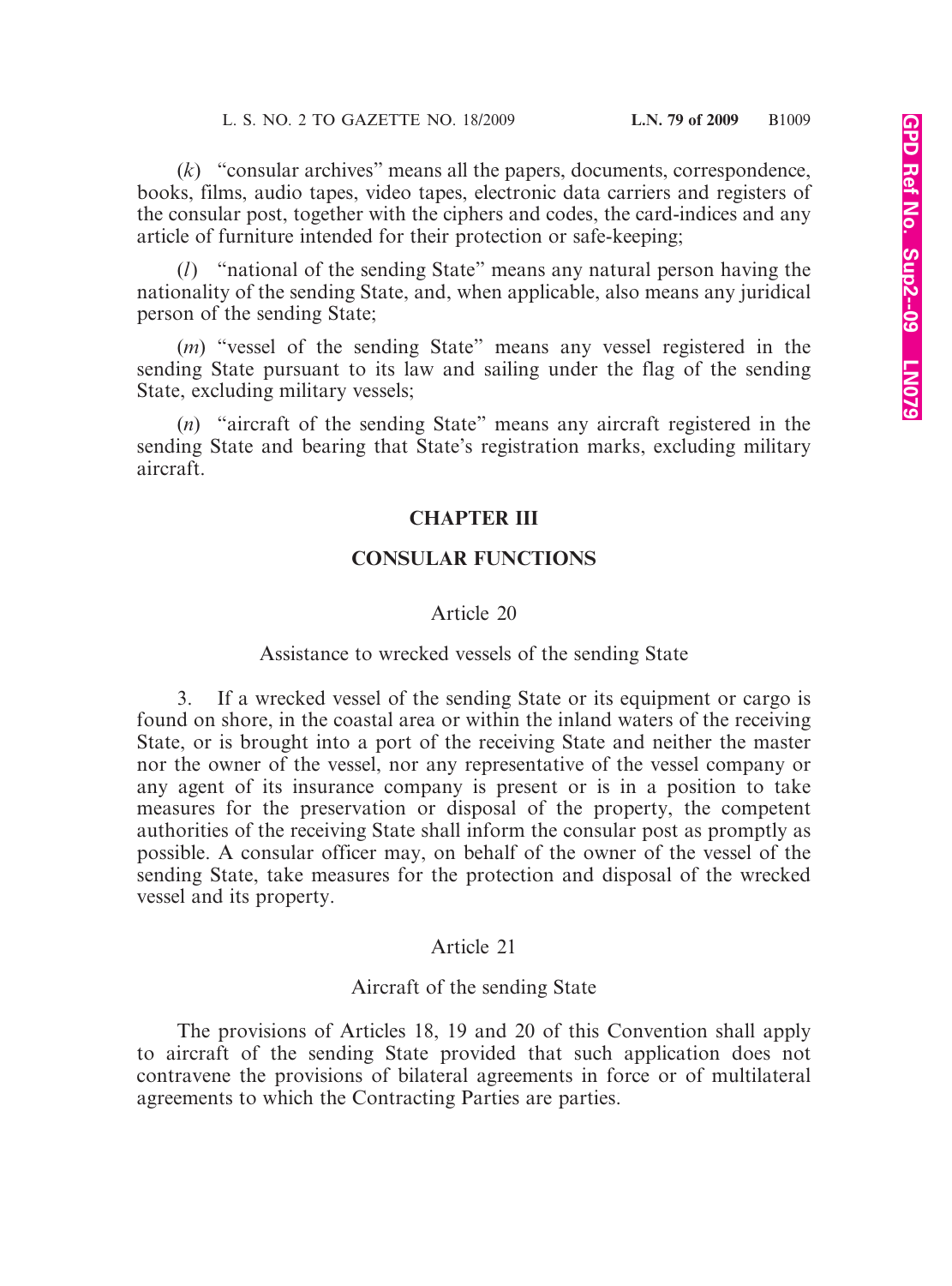# **CHAPTER IV**

## **FACILITIES, PRIVILEGES AND IMMUNITIES**

## Article 28

### Inviolability of the consular premises

1. Consular premises shall be inviolable to the extent provided in this Article.

..........

4. The consular premises, their furnishings, the property of the consular post and its means of transport shall be immune from any form of requisition for purposes of national defence or public utility. If expropriation of such property is necessary for such purposes, all possible measures shall be taken to avoid impeding the performance of consular functions, and prompt, appropriate and effective compensation shall be paid to the sending State.

The provisions of paragraphs 1 and 4 of this Article shall also apply to residences of consular officers.

### Article 29

### Inviolability of the consular archives

The consular archives shall be inviolable at all times and wherever they may be.

### Article 30

### Freedom of communication

2. The official correspondence of the consular post shall be inviolable. Official correspondence means all correspondence relating to the consular post and its functions. The consular bag shall neither be opened nor detained. The consular bag shall bear visible external marks of its character and may contain nothing other than official correspondence, official documents and articles intended exclusively for official use.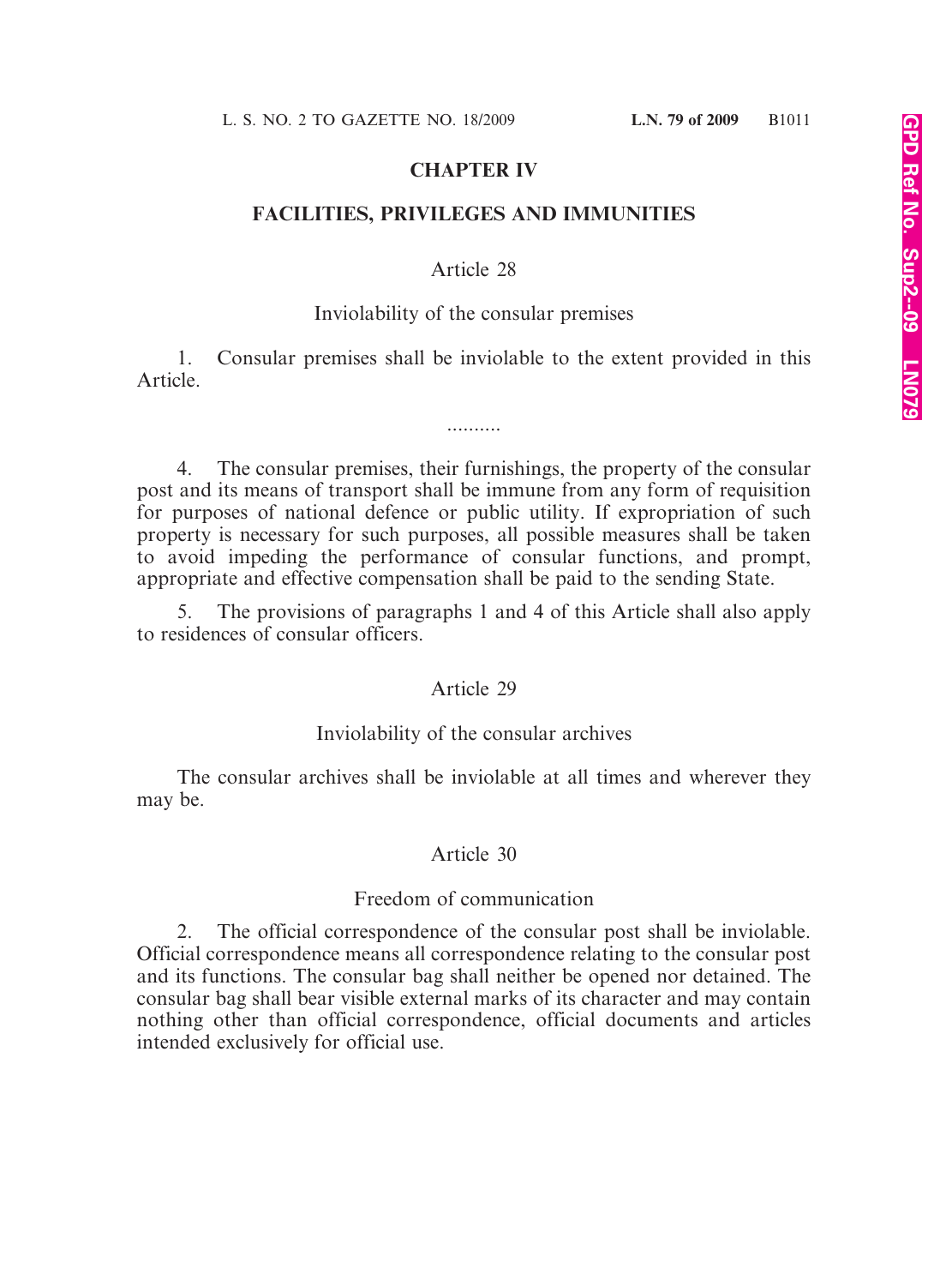3. The consular courier shall only be a national of the sending State, and shall not be a permanent resident of the receiving State. He shall be provided with an official document certifying his status and indicating the number of consular bags. The consular courier shall enjoy the same rights, facilities, privileges and immunities as any diplomatic courier.

4. The sending State, its diplomatic mission and consular post may designate consular couriers ad hoc; in such cases the provisions of paragraph 3 of this Article shall also apply except that the privileges and immunities therein mentioned shall cease to apply when such courier has delivered the consular bag to the destination.

5. A consular bag may be entrusted to the master of a vessel of the sending State or captain of an aircraft of the sending State. He shall be provided with an official document indicating the number of consular bags. However, he shall not be considered as a consular courier. By arrangement with the competent authorities of the receiving State, a consular officer may directly and freely collect the consular bag from or deliver it to him.

# Article 33

# Personal inviolability of consular officers

Consular officers shall enjoy personal inviolability and shall not be liable to arrest or detention. The receiving State shall treat consular officers with due respect and shall take appropriate measures to prevent any attack on their personal freedom and dignity.

# Article 34

# Immunity from jurisdiction

1. A consular officer shall be immune from the judicial and administrative jurisdiction of the receiving State, except in civil proceedings:

(*a*) arising out of a contract concluded by the consular officer in which he did not contract expressly as an agent on behalf of the sending State;

(*b*) by a third party for damage caused by a vehicle, vessel or aircraft in the receiving State;

(*c*) concerning private immovable property situated in the territory of the receiving State, unless the consular officer holds it on behalf of the sending State and for the purposes of the consular post;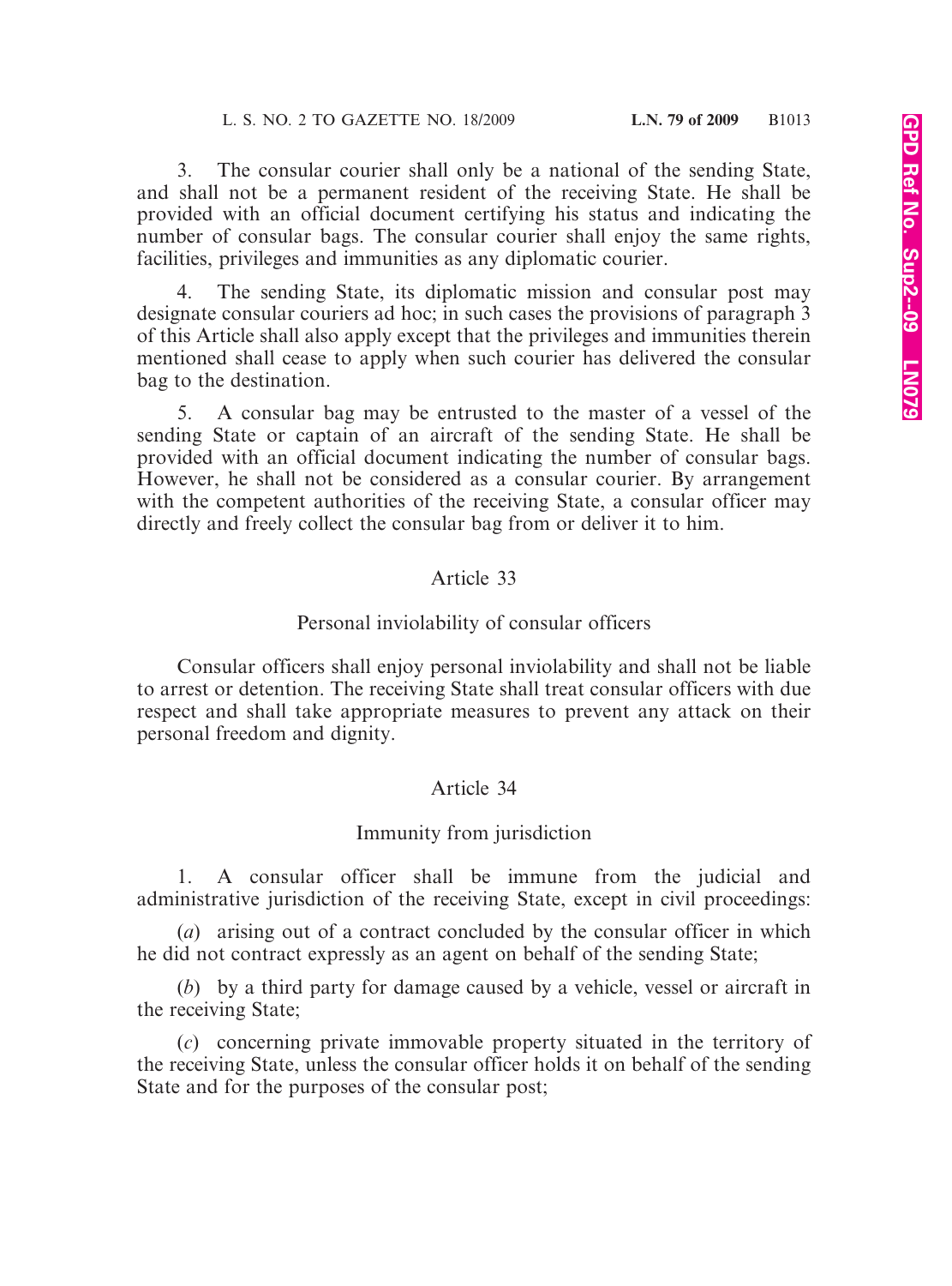(*d*) involving private succession;

(*e*) arising out of any professional or commercial activity exercised by the consular officer in the receiving State outside his official functions.

2. No measures of execution shall be taken by the receiving State in respect of a consular officer except in the cases set out in paragraph 1 of this Article and provided that the measures can be taken in the cases set out in paragraph 1 of this Article without infringing the inviolability of his person or of his residence.

3. Members of the administrative and technical staff of the consular post or members of the service staff of the consular post shall be immune from the jurisdiction of the judicial or administrative authorities of the receiving State in respect of any act in the performance of their official functions, except in civil proceedings referred to in subparagraphs (*a*) and (*b*) of paragraph 1 of this Article.

# Article 35

# Liability to give evidence

1. A consular officer is under no obligation to give evidence as a witness.

..........

3. A member of the administrative and technical staff of the consular post or a member of the service staff of the consular post is under no obligation to give evidence concerning matters connected with the exercise of his functions or to produce any official correspondence or documents relating thereto. He is entitled to decline to give evidence as expert witness with regard to the law of the sending State.

# Article 37

# Exemption of properties from taxation

1. The receiving State shall exempt the following from all dues and taxes:

(*a*) consular premises and residences of the members of the consular post acquired in the name of the sending State or its representative and transactions or instruments related thereto;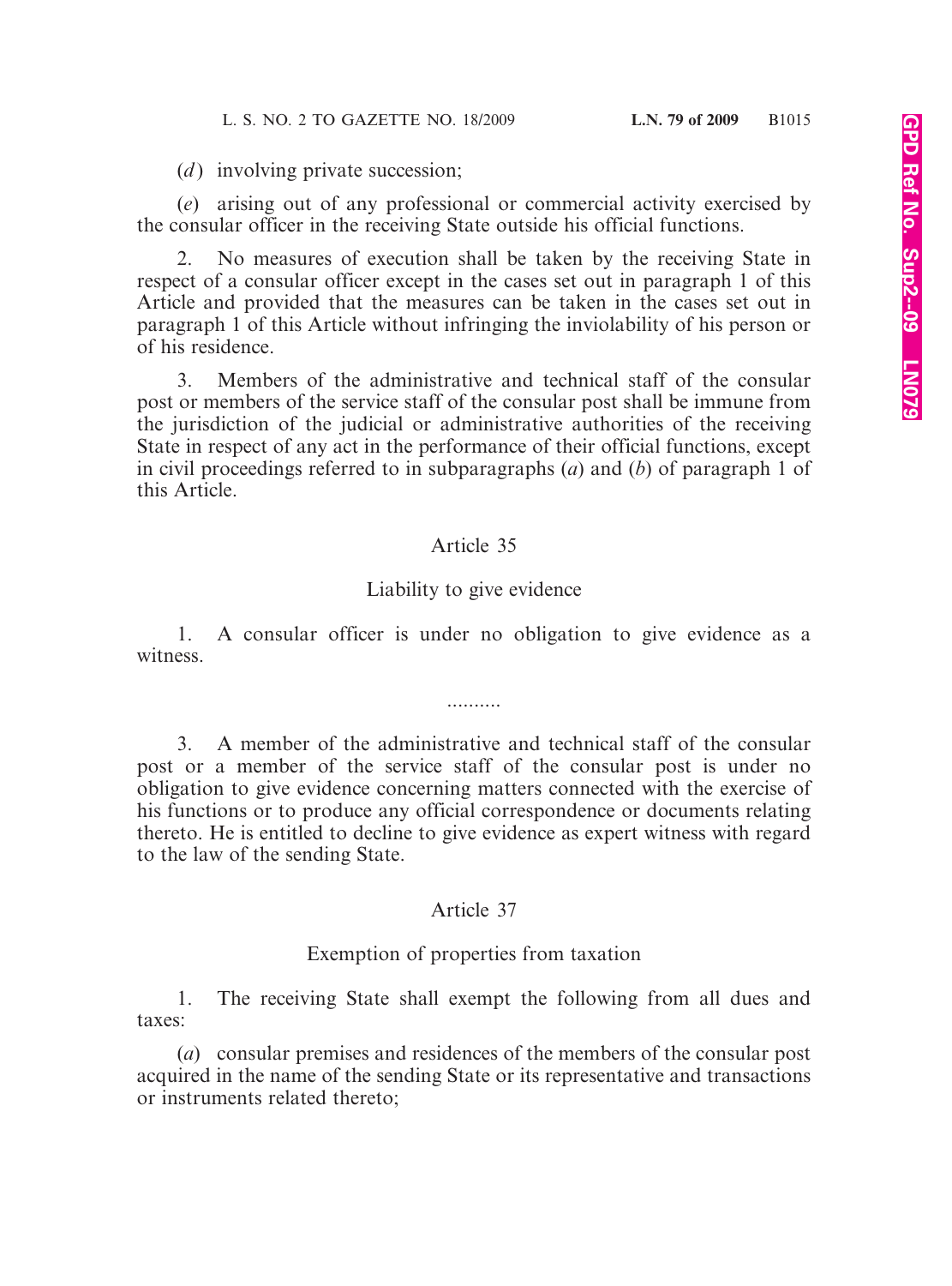(*b*) consular facilities and means of transport acquired exclusively for official purposes as well as their acquisition, possession or maintenance.

2. The provisions of paragraph 1 of this Article shall not apply in respect of:

(*a*) charges levied for specific services;

(*b*) dues and taxes collectable under the laws and regulations of the receiving State from a person who concludes a contract with the sending State or its representative.

#### Article 39

Exemption from customs duties and customs inspection

1. The receiving State shall, in accordance with its laws and regulations, permit entry and export of and grant exemption from all customs duties, dues and taxes and related charges other than charges for storage, cartage and other similar services, on:

(*c*) articles imported at the time of first installation for the personal use of a member of the administrative and technical staff of the consular post, including household articles intended for his establishment.

..........

2. Articles referred to in subparagraph ... (*c*) of paragraph 1 of this Article shall not exceed the quantities necessary for direct use by the person concerned.

#### Article 40

#### Privileges and immunities of family members

Subject to the provisions of Article 41 of this Convention, family members of a consular officer, family members of a member of the administrative and technical staff of the consular post and family members of a member of the service staff of the consular post shall enjoy respectively the privileges and immunities to which the consular officer, the member of the administrative and technical staff of the consular post and the member of the service staff of the consular post are respectively entitled under the provisions of this Convention.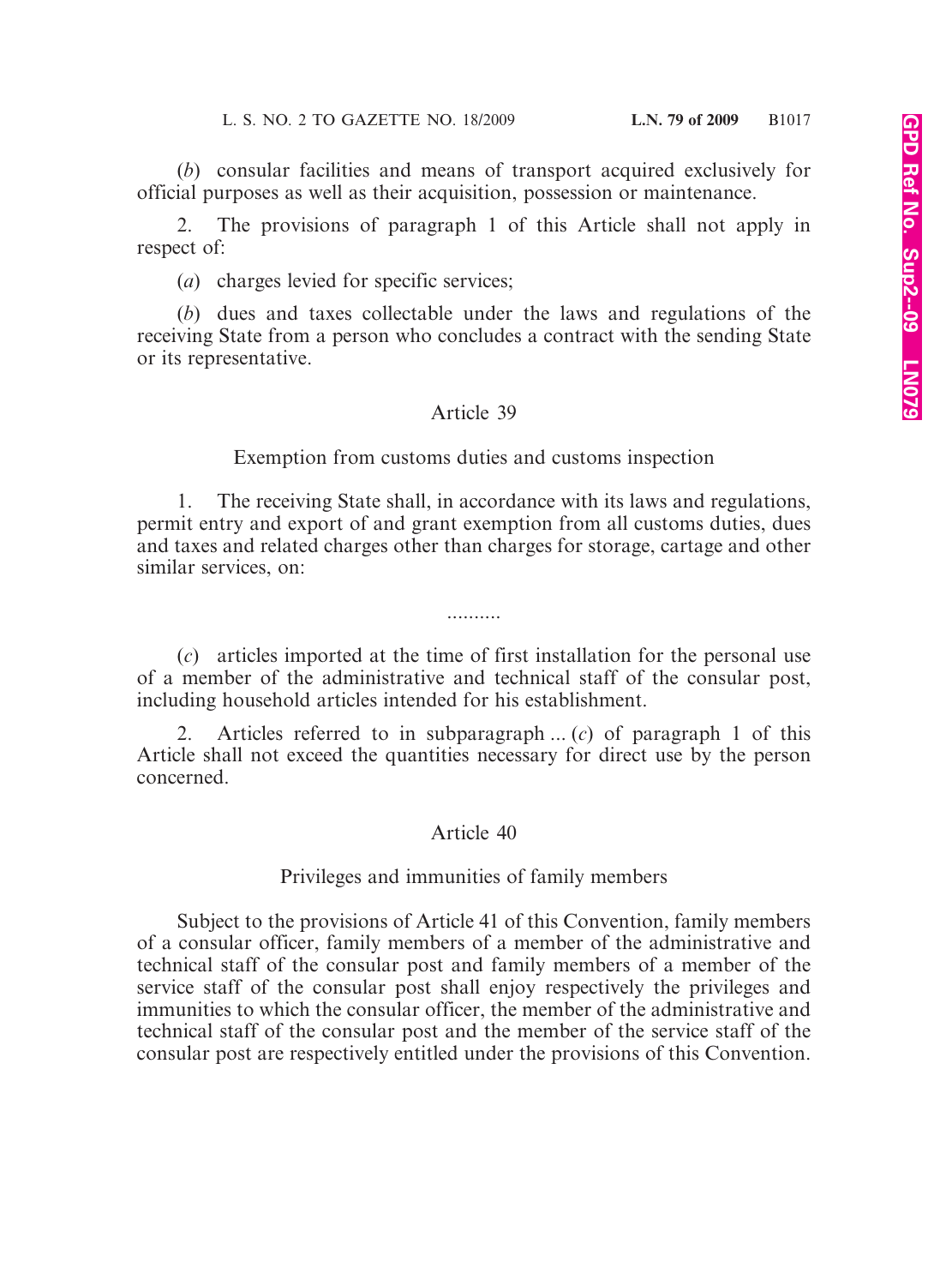## Article 41

## Persons who shall not enjoy privileges and immunities

1. Members of the administrative and technical staff of the consular post and members of the service staff of the consular post who are nationals or permanent residents of the receiving State shall not enjoy the privileges and immunities provided for in this Convention, subject to the provisions of paragraphs 2 and 3 of Article 35 of this Convention.

2. Family members of a member of the consular post who is a national or permanent resident of the receiving State shall not enjoy the privileges and immunities provided for in this Convention.

## Article 42

## Estate of member of the consular post

In the event of the death of a member of the consular post or his family members, the receiving State shall:

..........

(*b*) exempt the movable property of the deceased from estate duties and all other duties concerned.

## Article 43

## Beginning and end of privileges and immunities

1. Every member of the consular post shall enjoy the privileges and immunities provided for in this Convention from the moment he enters the territory of the receiving State on proceeding to take up his post or, if already in its territory, from the moment when he enters on his duties with the consular post.

2. Family members of a member of the consular post shall enjoy the privileges and immunities provided for in this Convention from the moment from which he enjoys the privileges and immunities in accordance with the provisions of paragraph 1 of this Article, or from the moment of their entry into the territory of the receiving State or from the moment of their becoming such family members in the case of their entry or becoming such family members after the date from which he enjoys the privileges and immunities, whichever is the latest.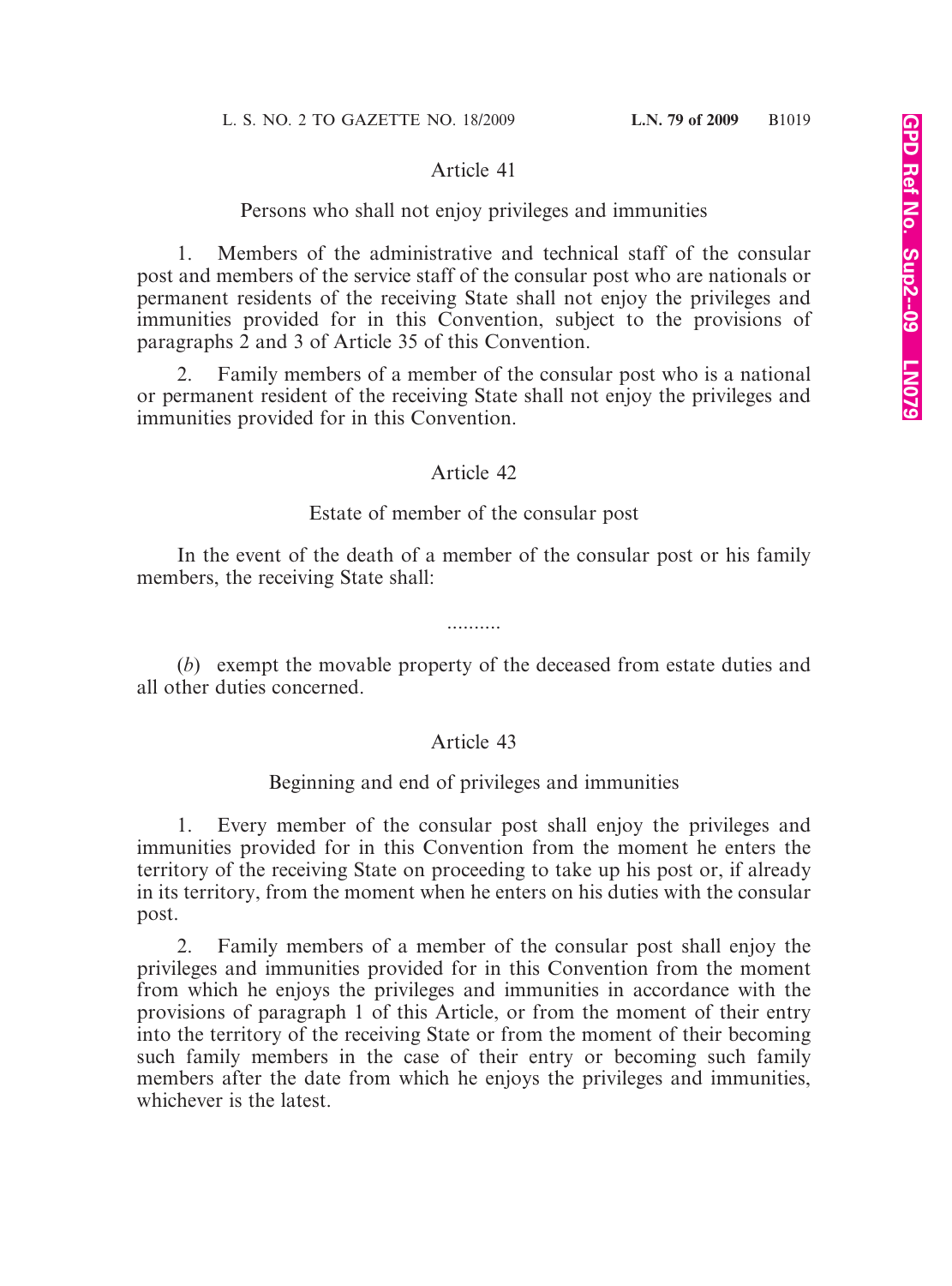3. When the functions of a member of the consular post have come to an end, his privileges and immunities and those of his family members shall cease at the moment when the person concerned leaves the territory of the receiving State or on the expiry of a reasonable period in which to do so, whichever is the sooner, but shall subsist until that time, even in case of armed conflict. The privileges and immunities of the family members of a member of the consular post shall come to an end when they cease to be the said family members. However, if such persons intend to leave the receiving State within a reasonable period thereafter, their privileges and immunities shall subsist until the time of their departure.

4. With respect to acts performed by a member of the consular post in the exercise of his functions, immunity from jurisdiction shall continue to subsist without limitation of time.

5. In the event of the death of a member of the consular post, his family members shall continue to enjoy the privileges and immunities accorded to them until they leave the territory of the receiving State or until the expiry of a reasonable period in which to do so, whichever is the sooner.

# Article 44

# Waiver of privileges and immunities

1. The sending State may waive any of the privileges and immunities enjoyed by a member of the consular post under Articles 33, 34 and 35 of this Convention. The waiver shall in all cases be explicit and shall be communicated to the receiving State in writing.

2. The initiation of proceedings by a member of the consular post in a matter where he might enjoy immunity from jurisdiction provided for in this Convention shall preclude him from invoking immunity from jurisdiction in respect of any counterclaim directly connected with the principal claim.

3. The waiver of immunity from jurisdiction for the purposes of civil or administrative proceedings shall not be deemed to imply the waiver of immunity from the execution of judicial decision. In respect of such execution, a separate waiver of immunity in writing shall be necessary.

> Manda CHAN Clerk to the Executive Council

COUNCIL CHAMBER 21 April 2009